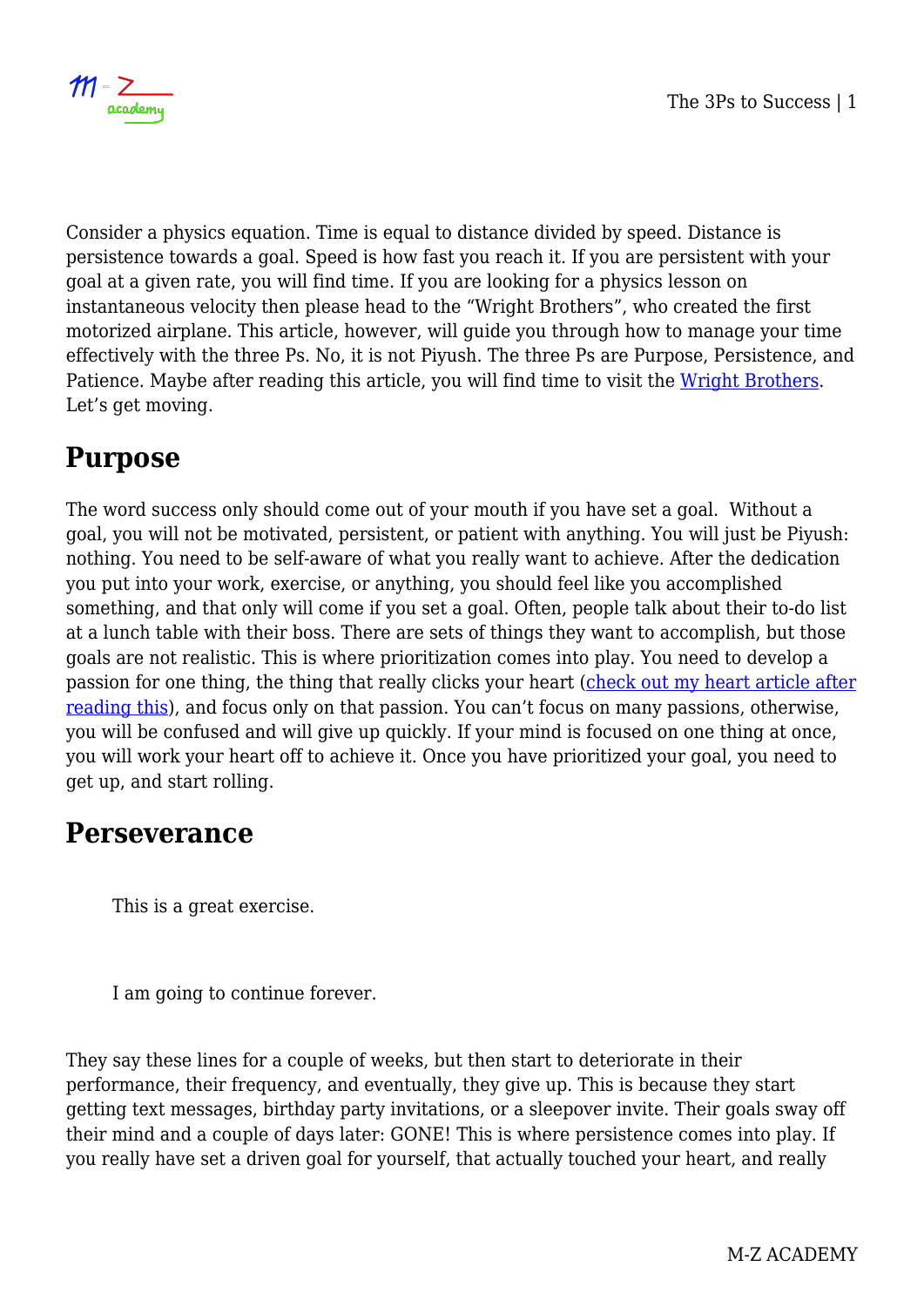



motivated you to start and finish, you will not give up. However, if you set a goal for the sake of setting a goal, then yes, you will be attracted to those birthday parties and text messages. This also brings back the point of setting fewer goals. Setting fewer goals gives you a better chance to accomplish them. Achieving 1 goal will make you happier than achieving 2 because the importance of that 1 goal is greater.

Be persistent with your work towards your goals. Make smaller goals throughout smaller periods of time to achieve that big goal. If you have a goal to be the best soccer player in the world, then start practicing soccer dribbles in your yard with someone. Do this more frequently during the day for shorter periods of time. This strategy will keep you moving and prevent you from getting tired or bored. The next day should be another exercise and so on. If you have 6 APs, 4 extracurricular activities, and 2 tests coming up, how are you going to manage your time? Say you are weak in social studies and strong in science. Study science first, because that will strengthen your confidence in that subject. Now when you study for social studies, you have a positive attitude, and you are not tired, because you studied the easier subject first. Also, you know that you don't have any other subjects to study for, so your full focus is on social studies. Keep this strategy in mind when you work to achieve your goals because it will keep you motivated and therefore more persistent.

## **Patience**

Often, people come across many obstacles in their lives, which hampers their motivation to continue further. Patience makes you more productive. If you have many tasks to accomplish during the day, and have prioritized the ones you want to complete for sure, but are still left overwhelmed, stay calm and take a deep breath. It is easier said than done, but you have to give it a try. You probably don't even have time to read this article. However, if you read it and learn something from it, it may help you conquer your daily challenges. With patience, you are more focused, calm, and less stressed out. You have more thinking space which is something that you avoid when in a rush.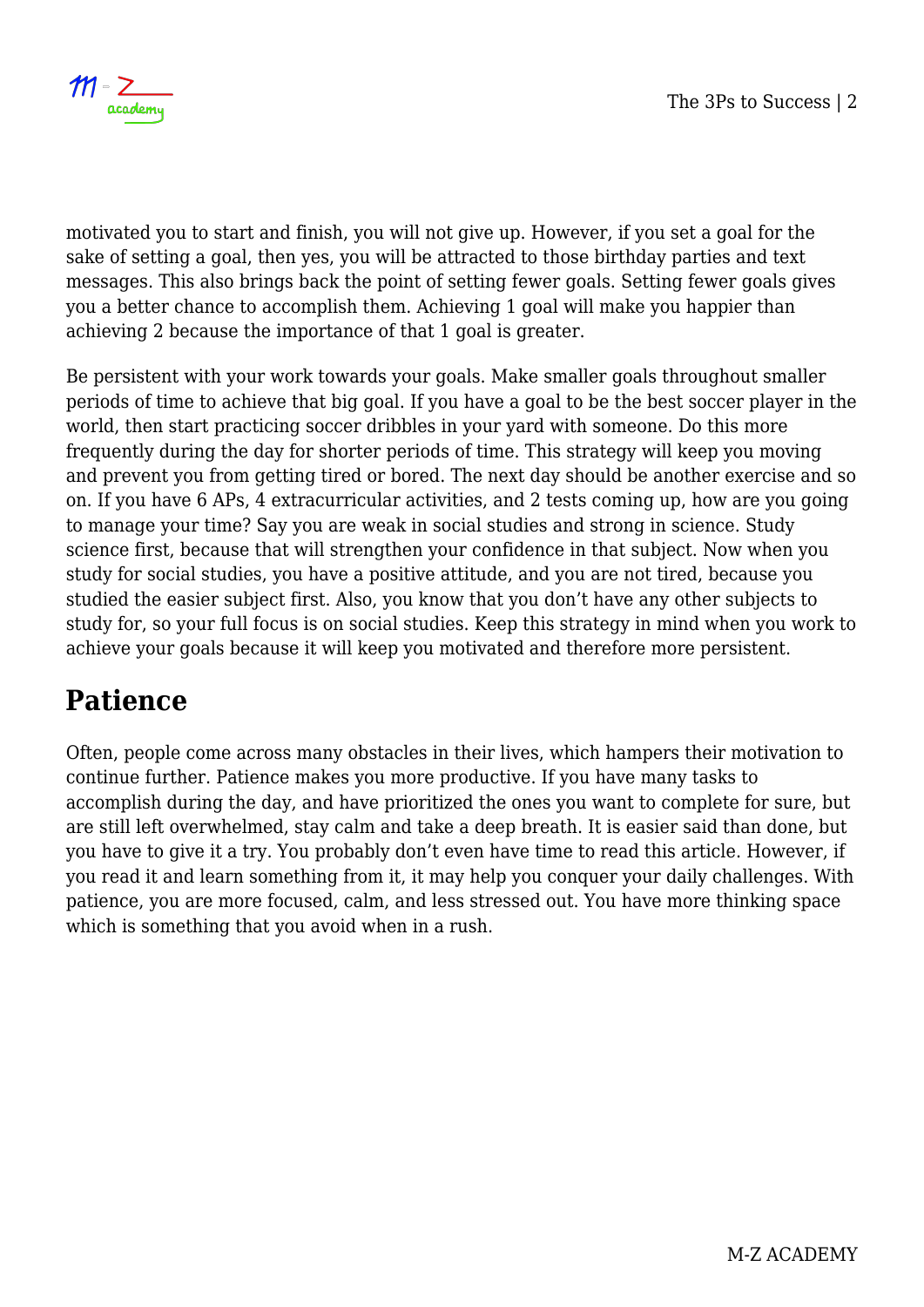$m - z$ academy



## **Conclusion**

You may be wondering why I used the Wright Brothers as an example in my silly introduction. That introduction might have been silly, but it is an important part of the article to understand. The Wright Brothers are the "right" example for this topic. The Wright Brothers used the 3 Ps very effectively and this was the cause of their success in the end. This is what we know them for.

The Wright Brothers had a purpose and a passion for flying airplanes and seeing how they worked. They took note of what went wrong on each flight. They were determined to uncover its secrets. The purpose took them to a point where they started delving deeper into what they intended to do. They started exploring the whys and the hows. They used the physics equation, time = distance divided by speed formula, to figure out how high the airplanes went. They were motivated and persistent in what they were doing. They didn't give up. They failed multiple times and were patient and instead of trying again and again, they attempted to go back and see what went wrong. They had a positive attitude their